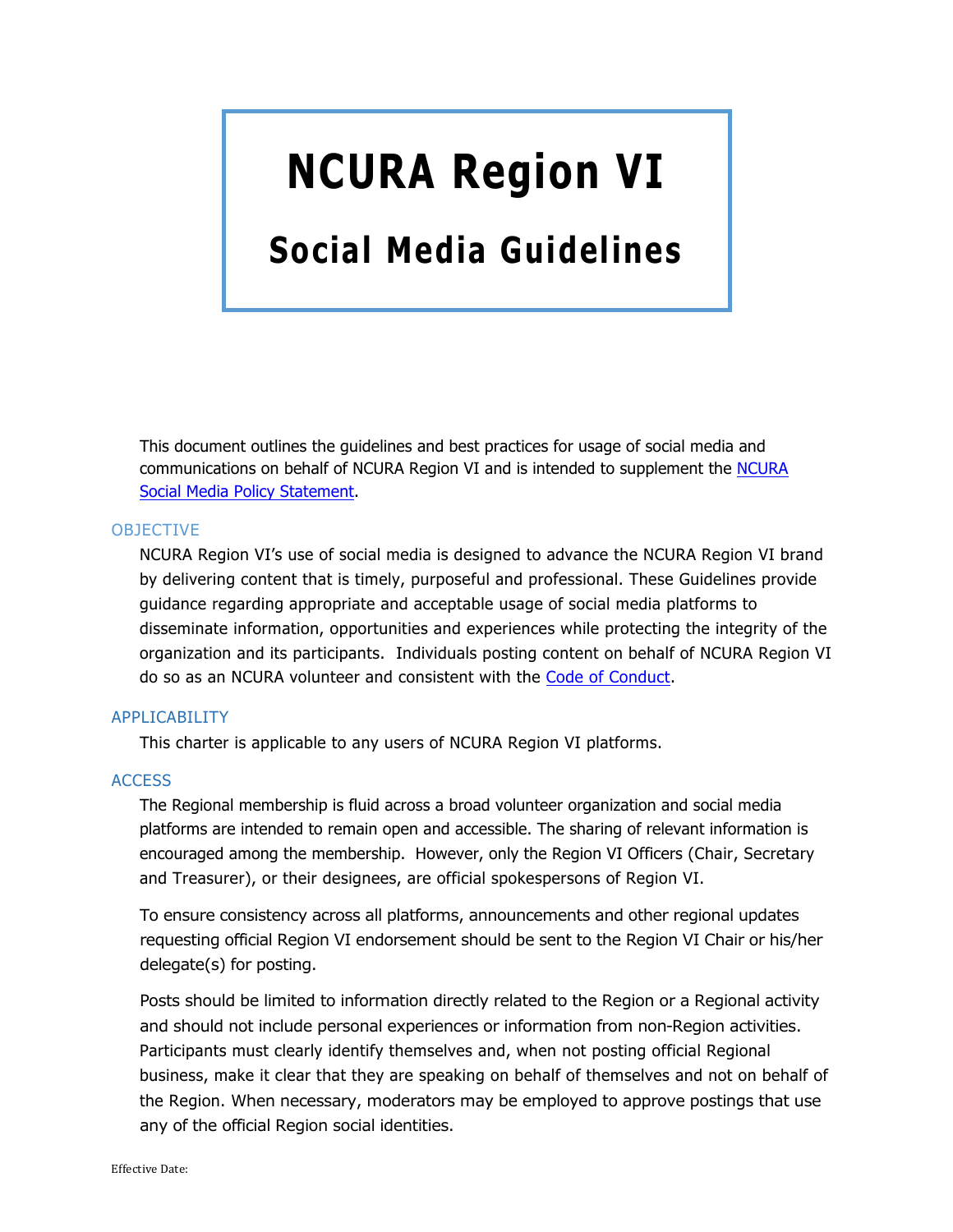The Region does not endorse information shared by participants that is not approved as official NCURA or NCURA RVI business.

Passwords and other access information are retained by the Region VI Chair and disseminated to authorized moderators and Region VI Officers.

# **PLATFORMS**

Though the following platforms are the primary methods of communication on behalf of Region VI, these Guidelines apply to all technologies that allow members to communicate and share information:

- The Region VI Website
- Facebook NCURA Region VI
- · Twitter @ncuraregionvi

The Region VI Website is the primary location for posting detailed information regarding all regional activities including but not limited to announcements, proposals, and meetings. It is the Region's repository for documents related to Region VI activities.

Region VI Facebook and Twitter are used to disseminate current and relevant Region information and updates such as calls for proposals, meeting updates, volunteer opportunities, news and other updates that directly affect Region VI members.

#### **PHOTOS**

Photos of individuals posted to any of the Region's platforms must have approval from those photographed allowing the use of their image prior to posting.

#### CODE OF CONDUCT

The Social Media Guidelines apply to all participants across the Region VI social media platforms. Individuals posting content on behalf of NCURA Region VI do so as an NCURA volunteer and consistent with the Code of Conduct. In addition, the following practical guidance must be followed when posting any content, or operating as an identifiable member of NCURA Region VI, on all platforms:

- Respect the audience: show proper consideration for others' privacy and topics that may be considered objectionable or inflammatory. Members may not make any postings that express political views.
- Respect copyright: If it isn't yours, don't use it. Before posting someone else's work, please check with the owner first.
- Do not cite or reference colleagues without their approval.
- Do not post personal information of others (e.g. names, addresses, phone numbers, email address, images, etc.) without their express written consent.